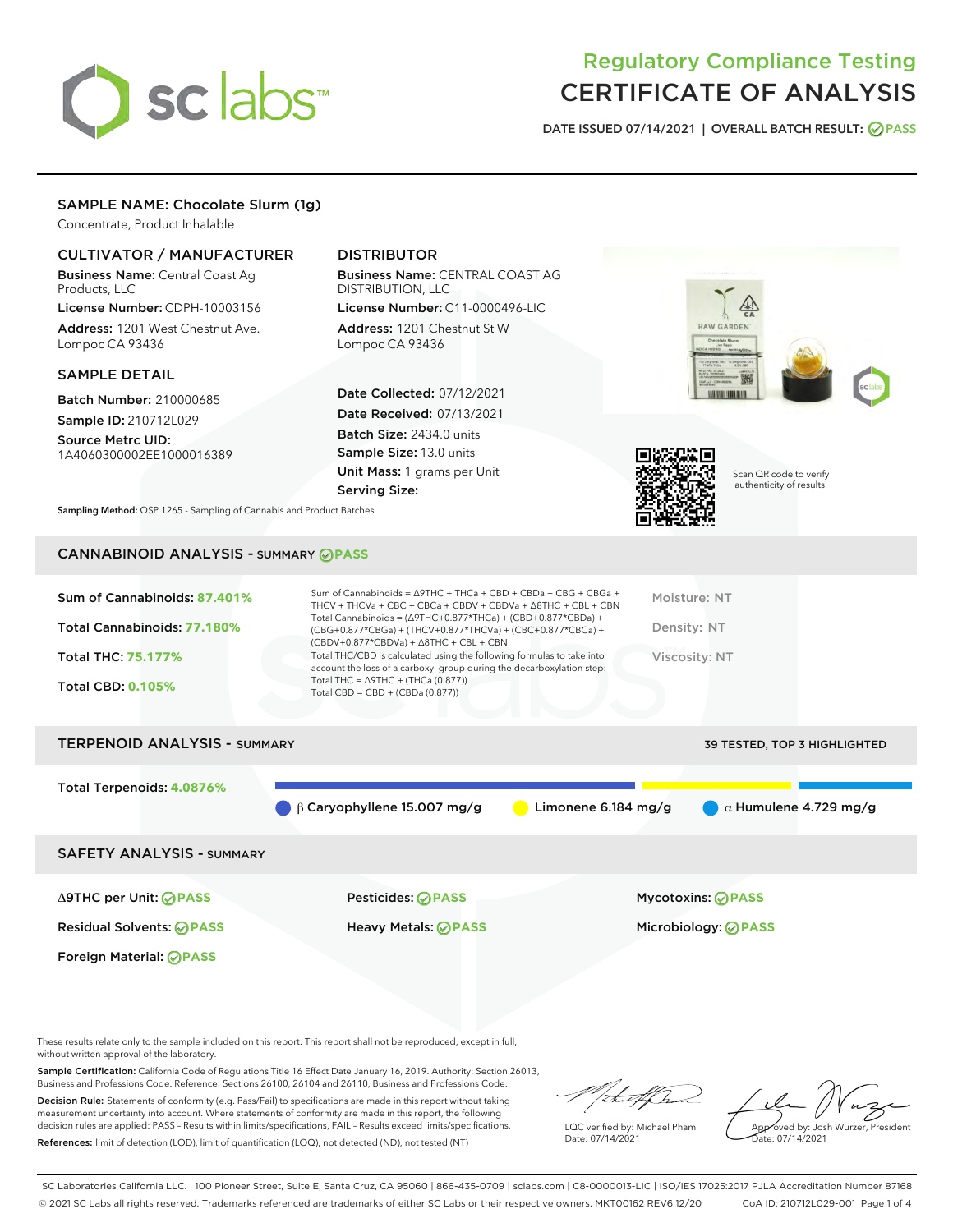



CHOCOLATE SLURM (1G) | DATE ISSUED 07/14/2021 | OVERALL BATCH RESULT: @ PASS

## CANNABINOID TEST RESULTS - 07/14/2021 2 PASS

Tested by high-performance liquid chromatography with diode-array detection (HPLC-DAD). **Method:** QSP 1157 - Analysis of Cannabinoids by HPLC-DAD

## TOTAL CANNABINOIDS: **77.180%**

Total Cannabinoids (Total THC) + (Total CBD) + (Total CBG) + (Total THCV) + (Total CBC) + (Total CBDV) + ∆8THC + CBL + CBN

TOTAL THC: **75.177%** Total THC (∆9THC+0.877\*THCa)

TOTAL CBD: **0.105%**

Total CBD (CBD+0.877\*CBDa)

TOTAL CBG: 0.87% Total CBG (CBG+0.877\*CBGa)

TOTAL THCV: 0.184% Total THCV (THCV+0.877\*THCVa)

TOTAL CBC: 0.844% Total CBC (CBC+0.877\*CBCa)

TOTAL CBDV: ND Total CBDV (CBDV+0.877\*CBDVa)

| <b>COMPOUND</b>            | LOD/LOQ<br>(mg/g) | <b>MEASUREMENT</b><br><b>UNCERTAINTY</b><br>(mg/g) | <b>RESULT</b><br>(mg/g) | <b>RESULT</b><br>(%) |
|----------------------------|-------------------|----------------------------------------------------|-------------------------|----------------------|
| <b>THCa</b>                | 0.05 / 0.14       | ±20.851                                            | 811.33                  | 81.133               |
| <b>A9THC</b>               | 0.06 / 0.26       | ±1.384                                             | 40.23                   | 4.023                |
| <b>CBCa</b>                | 0.07 / 0.28       | ±0.415                                             | 8.48                    | 0.848                |
| <b>CBGa</b>                | 0.1/0.2           | ±0.41                                              | 7.9                     | 0.79                 |
| <b>THCVa</b>               | 0.07/0.20         | ±0.100                                             | 2.10                    | 0.210                |
| <b>CBG</b>                 | 0.06/0.19         | ±0.070                                             | 1.77                    | 0.177                |
| <b>CBDa</b>                | 0.02 / 0.19       | ±0.035                                             | 1.20                    | 0.120                |
| <b>CBC</b>                 | 0.2 / 0.5         | ±0.03                                              | 1.0                     | 0.10                 |
| $\triangle$ 8THC           | 0.1/0.4           | N/A                                                | <b>ND</b>               | <b>ND</b>            |
| <b>THCV</b>                | 0.1/0.2           | N/A                                                | <b>ND</b>               | <b>ND</b>            |
| <b>CBD</b>                 | 0.07/0.29         | N/A                                                | <b>ND</b>               | <b>ND</b>            |
| <b>CBDV</b>                | 0.04 / 0.15       | N/A                                                | <b>ND</b>               | <b>ND</b>            |
| <b>CBDVa</b>               | 0.03/0.53         | N/A                                                | <b>ND</b>               | <b>ND</b>            |
| <b>CBL</b>                 | 0.06 / 0.24       | N/A                                                | <b>ND</b>               | <b>ND</b>            |
| <b>CBN</b>                 | 0.1/0.3           | N/A                                                | <b>ND</b>               | <b>ND</b>            |
| <b>SUM OF CANNABINOIDS</b> |                   |                                                    | 874.01 mg/g             | 87.401%              |

#### **UNIT MASS: 1 grams per Unit**

| ∆9THC per Unit                        | 1120 per-package limit     | 40.23 mg/unit<br><b>PASS</b> |
|---------------------------------------|----------------------------|------------------------------|
| <b>Total THC per Unit</b>             |                            | 751.77 mg/unit               |
| <b>CBD per Unit</b>                   |                            | <b>ND</b>                    |
| <b>Total CBD per Unit</b>             |                            | $1.05$ mg/unit               |
| Sum of Cannabinoids<br>per Unit       |                            | 874.01 mg/unit               |
| <b>Total Cannabinoids</b><br>per Unit |                            | 771.80 mg/unit               |
| <b>MOISTURE TEST RESULT</b>           | <b>DENSITY TEST RESULT</b> | <b>VISCOSITY TEST RESULT</b> |

Not Tested

**MOISTURE TEST RESULT**

Not Tested

Not Tested

### TERPENOID TEST RESULTS - 07/14/2021

Terpene analysis utilizing gas chromatography-flame ionization detection (GC-FID). **Method:** QSP 1192 - Analysis of Terpenoids by GC-FID

| <b>COMPOUND</b>         | LOD/LOQ<br>(mg/g) | <b>MEASUREMENT</b><br><b>UNCERTAINTY</b><br>(mg/g) | <b>RESULT</b><br>(mg/g)                         | <b>RESULT</b><br>(%) |
|-------------------------|-------------------|----------------------------------------------------|-------------------------------------------------|----------------------|
| $\beta$ Caryophyllene   | 0.004 / 0.012     | ±0.5342                                            | 15.007                                          | 1.5007               |
| Limonene                | 0.005 / 0.016     | ±0.0884                                            | 6.184                                           | 0.6184               |
| $\alpha$ Humulene       | 0.009/0.029       | ±0.1518                                            | 4.729                                           | 0.4729               |
| <b>Myrcene</b>          | 0.008 / 0.025     | ±0.0561                                            | 4.352                                           | 0.4352               |
| Linalool                | 0.009 / 0.032     | ±0.1242                                            | 3.269                                           | 0.3269               |
| $\alpha$ Bisabolol      | 0.008 / 0.026     | ±0.1189                                            | 2.226                                           | 0.2226               |
| Terpineol               | 0.016 / 0.055     | ±0.0761                                            | 1.240                                           | 0.1240               |
| Fenchol                 | 0.010 / 0.034     | ±0.0421                                            | 1.089                                           | 0.1089               |
| $\beta$ Pinene          | 0.004 / 0.014     | ±0.0065                                            | 0.562                                           | 0.0562               |
| trans-β-Farnesene       | 0.008 / 0.025     | ±0.0163                                            | 0.458                                           | 0.0458               |
| Terpinolene             | 0.008 / 0.026     | ±0.0059                                            | 0.288                                           | 0.0288               |
| <b>Borneol</b>          | 0.005 / 0.016     | ±0.0118                                            | 0.282                                           | 0.0282               |
| Caryophyllene<br>Oxide  | 0.010 / 0.033     | ±0.0130                                            | 0.282                                           | 0.0282               |
| $\alpha$ Pinene         | 0.005 / 0.017     | ±0.0022                                            | 0.259                                           | 0.0259               |
| Valencene               | 0.009 / 0.030     | ±0.0122                                            | 0.177                                           | 0.0177               |
| Ocimene                 | 0.011 / 0.038     | ±0.0055                                            | 0.171                                           | 0.0171               |
| Camphene                | 0.005 / 0.015     | ±0.0008                                            | 0.068                                           | 0.0068               |
| Fenchone                | 0.009 / 0.028     | ±0.0018                                            | 0.062                                           | 0.0062               |
| Nerol                   | 0.003 / 0.011     | ±0.0027                                            | 0.062                                           | 0.0062               |
| Sabinene Hydrate        | 0.006 / 0.022     | ±0.0021                                            | 0.055                                           | 0.0055               |
| Citronellol             | 0.003 / 0.010     | ±0.0016                                            | 0.032                                           | 0.0032               |
| $\gamma$ Terpinene      | 0.006 / 0.018     | ±0.0004                                            | 0.022                                           | 0.0022               |
| $\alpha$ Phellandrene   | 0.006 / 0.020     | N/A                                                | <loq< th=""><th><loq< th=""></loq<></th></loq<> | <loq< th=""></loq<>  |
| 3 Carene                | 0.005 / 0.018     | N/A                                                | <loq< th=""><th><loq< th=""></loq<></th></loq<> | <loq< th=""></loq<>  |
| $\alpha$ Terpinene      | 0.005 / 0.017     | N/A                                                | <loq< th=""><th><loq< th=""></loq<></th></loq<> | <loq< th=""></loq<>  |
| Isoborneol              | 0.004 / 0.012     | N/A                                                | <loq< th=""><th><loq< th=""></loq<></th></loq<> | <loq< th=""></loq<>  |
| Sabinene                | 0.004 / 0.014     | N/A                                                | ND                                              | <b>ND</b>            |
| p-Cymene                | 0.005 / 0.016     | N/A                                                | <b>ND</b>                                       | <b>ND</b>            |
| Eucalyptol              | 0.006 / 0.018     | N/A                                                | ND                                              | <b>ND</b>            |
| (-)-Isopulegol          | 0.005 / 0.016     | N/A                                                | <b>ND</b>                                       | <b>ND</b>            |
| Camphor                 | 0.006 / 0.019     | N/A                                                | ND                                              | ND                   |
| Menthol                 | 0.008 / 0.025     | N/A                                                | ND                                              | ND                   |
| $R-(+)$ -Pulegone       | 0.003 / 0.011     | N/A                                                | <b>ND</b>                                       | ND                   |
| Geraniol                | 0.002 / 0.007     | N/A                                                | <b>ND</b>                                       | <b>ND</b>            |
| <b>Geranyl Acetate</b>  | 0.004 / 0.014     | N/A                                                | ND                                              | ND                   |
| $\alpha$ Cedrene        | 0.005 / 0.016     | N/A                                                | ND                                              | ND                   |
| Nerolidol               | 0.009 / 0.028     | N/A                                                | <b>ND</b>                                       | <b>ND</b>            |
| Guaiol                  | 0.009 / 0.030     | N/A                                                | ND                                              | ND                   |
| Cedrol                  | 0.008 / 0.027     | N/A                                                | <b>ND</b>                                       | ND                   |
| <b>TOTAL TERPENOIDS</b> |                   |                                                    | 40.876 mg/g                                     | 4.0876%              |

SC Laboratories California LLC. | 100 Pioneer Street, Suite E, Santa Cruz, CA 95060 | 866-435-0709 | sclabs.com | C8-0000013-LIC | ISO/IES 17025:2017 PJLA Accreditation Number 87168 © 2021 SC Labs all rights reserved. Trademarks referenced are trademarks of either SC Labs or their respective owners. MKT00162 REV6 12/20 CoA ID: 210712L029-001 Page 2 of 4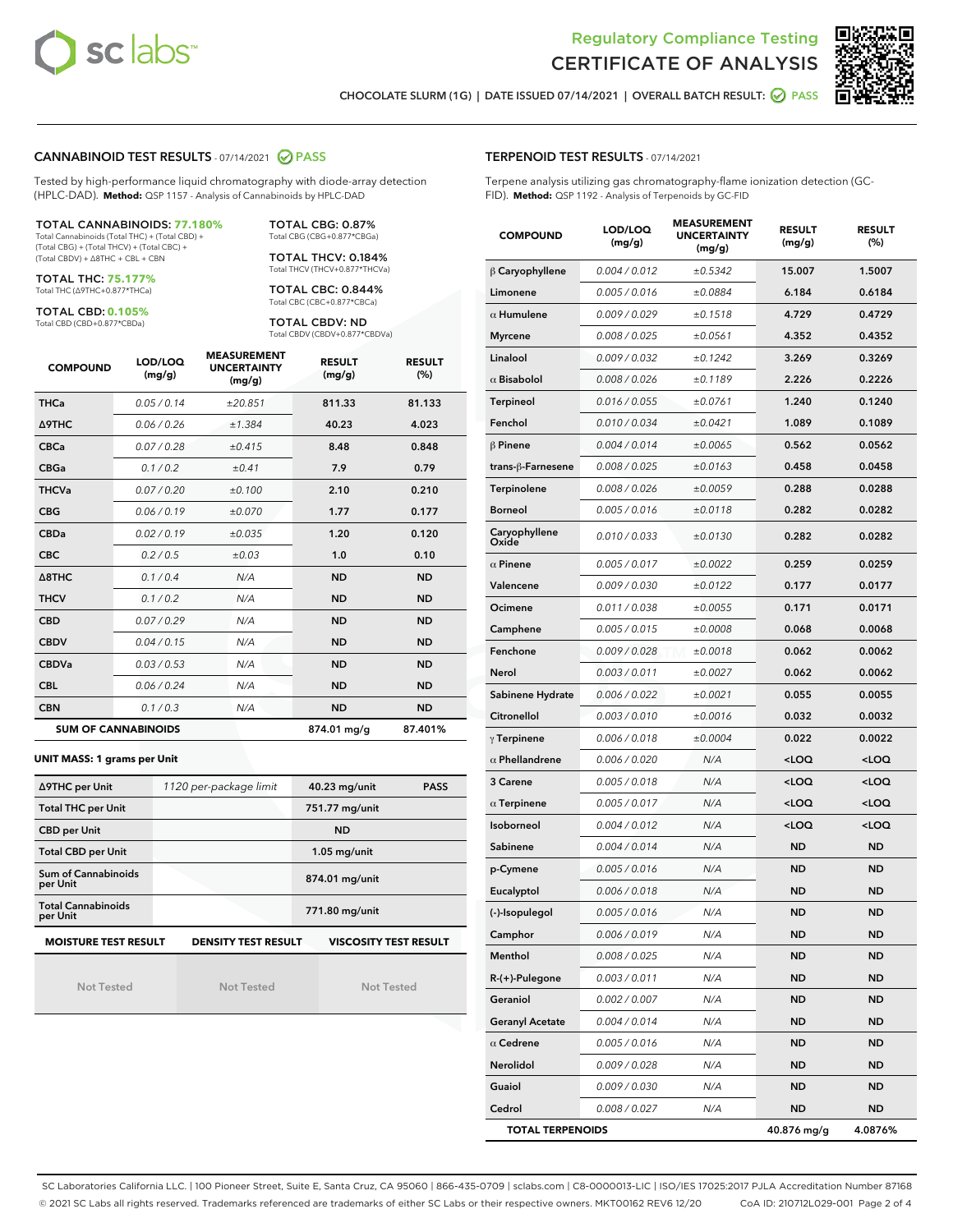



CHOCOLATE SLURM (1G) | DATE ISSUED 07/14/2021 | OVERALL BATCH RESULT: @ PASS

# CATEGORY 1 PESTICIDE TEST RESULTS - 07/14/2021 2 PASS

Pesticide and plant growth regulator analysis utilizing high-performance liquid chromatography-mass spectrometry (HPLC-MS) or gas chromatography-mass spectrometry (GC-MS). \*GC-MS utilized where indicated. **Method:** QSP 1212 - Analysis of Pesticides and Mycotoxins by LC-MS or QSP 1213 - Analysis of Pesticides by GC-MS

| <b>COMPOUND</b>             | LOD/LOQ<br>$(\mu g/g)$ | <b>ACTION</b><br><b>LIMIT</b><br>$(\mu g/g)$ | <b>MEASUREMENT</b><br><b>UNCERTAINTY</b><br>$(\mu g/g)$ | <b>RESULT</b><br>$(\mu g/g)$ | <b>RESULT</b> |
|-----------------------------|------------------------|----------------------------------------------|---------------------------------------------------------|------------------------------|---------------|
| Aldicarb                    | 0.03 / 0.08            | $\geq$ LOD                                   | N/A                                                     | <b>ND</b>                    | <b>PASS</b>   |
| Carbofuran                  | 0.02 / 0.05            | $>$ LOD                                      | N/A                                                     | <b>ND</b>                    | <b>PASS</b>   |
| Chlordane*                  | 0.03 / 0.08            | $\ge$ LOD                                    | N/A                                                     | <b>ND</b>                    | <b>PASS</b>   |
| Chlorfenapyr*               | 0.03/0.10              | $>$ LOD                                      | N/A                                                     | <b>ND</b>                    | <b>PASS</b>   |
| Chlorpyrifos                | 0.02 / 0.06            | ≥ LOD                                        | N/A                                                     | <b>ND</b>                    | <b>PASS</b>   |
| Coumaphos                   | 0.02 / 0.07            | $\ge$ LOD                                    | N/A                                                     | <b>ND</b>                    | <b>PASS</b>   |
| Daminozide                  | 0.02 / 0.07            | $\geq$ LOD                                   | N/A                                                     | <b>ND</b>                    | <b>PASS</b>   |
| <b>DDVP</b><br>(Dichlorvos) | 0.03/0.09              | $\geq$ LOD                                   | N/A                                                     | <b>ND</b>                    | <b>PASS</b>   |
| Dimethoate                  | 0.03 / 0.08            | $>$ LOD                                      | N/A                                                     | <b>ND</b>                    | <b>PASS</b>   |
| Ethoprop(hos)               | 0.03/0.10              | $\ge$ LOD                                    | N/A                                                     | <b>ND</b>                    | <b>PASS</b>   |
| Etofenprox                  | 0.02 / 0.06            | $>$ LOD                                      | N/A                                                     | <b>ND</b>                    | <b>PASS</b>   |
| Fenoxycarb                  | 0.03 / 0.08            | $\geq$ LOD                                   | N/A                                                     | <b>ND</b>                    | <b>PASS</b>   |
| Fipronil                    | 0.03/0.08              | $>$ LOD                                      | N/A                                                     | <b>ND</b>                    | <b>PASS</b>   |
| Imazalil                    | 0.02 / 0.06            | $\geq$ LOD                                   | N/A                                                     | <b>ND</b>                    | <b>PASS</b>   |
| <b>Methiocarb</b>           | 0.02 / 0.07            | $\ge$ LOD                                    | N/A                                                     | <b>ND</b>                    | <b>PASS</b>   |
| Methyl<br>parathion         | 0.03/0.10              | $\geq$ LOD                                   | N/A                                                     | <b>ND</b>                    | <b>PASS</b>   |
| <b>Mevinphos</b>            | 0.03/0.09              | $>$ LOD                                      | N/A                                                     | <b>ND</b>                    | <b>PASS</b>   |
| Paclobutrazol               | 0.02 / 0.05            | $\geq$ LOD                                   | N/A                                                     | <b>ND</b>                    | <b>PASS</b>   |
| Propoxur                    | 0.03/0.09              | $\ge$ LOD                                    | N/A                                                     | <b>ND</b>                    | <b>PASS</b>   |
| Spiroxamine                 | 0.03 / 0.08            | $\ge$ LOD                                    | N/A                                                     | <b>ND</b>                    | <b>PASS</b>   |
| Thiacloprid                 | 0.03/0.10              | $\geq$ LOD                                   | N/A                                                     | <b>ND</b>                    | <b>PASS</b>   |

## CATEGORY 2 PESTICIDE TEST RESULTS - 07/14/2021 @ PASS

| <b>COMPOUND</b>          | LOD/LOQ<br>$(\mu g/g)$ | <b>ACTION</b><br><b>LIMIT</b><br>$(\mu g/g)$ | <b>MEASUREMENT</b><br><b>UNCERTAINTY</b><br>$(\mu g/g)$ | <b>RESULT</b><br>$(\mu g/g)$ | <b>RESULT</b> |
|--------------------------|------------------------|----------------------------------------------|---------------------------------------------------------|------------------------------|---------------|
| Abamectin                | 0.03/0.10              | 0.1                                          | N/A                                                     | <b>ND</b>                    | <b>PASS</b>   |
| Acephate                 | 0.02/0.07              | 0.1                                          | N/A                                                     | <b>ND</b>                    | <b>PASS</b>   |
| Acequinocyl              | 0.02/0.07              | 0.1                                          | N/A                                                     | <b>ND</b>                    | <b>PASS</b>   |
| Acetamiprid              | 0.02/0.05              | 0.1                                          | N/A                                                     | <b>ND</b>                    | <b>PASS</b>   |
| Azoxystrobin             | 0.02/0.07              | 0.1                                          | N/A                                                     | <b>ND</b>                    | <b>PASS</b>   |
| <b>Bifenazate</b>        | 0.01/0.04              | 0.1                                          | N/A                                                     | <b>ND</b>                    | <b>PASS</b>   |
| <b>Bifenthrin</b>        | 0.02 / 0.05            | 3                                            | N/A                                                     | <b>ND</b>                    | <b>PASS</b>   |
| <b>Boscalid</b>          | 0.03/0.09              | 0.1                                          | N/A                                                     | <b>ND</b>                    | <b>PASS</b>   |
| Captan                   | 0.19/0.57              | 0.7                                          | N/A                                                     | <b>ND</b>                    | <b>PASS</b>   |
| Carbaryl                 | 0.02/0.06              | 0.5                                          | N/A                                                     | <b>ND</b>                    | <b>PASS</b>   |
| Chlorantranilip-<br>role | 0.04/0.12              | 10                                           | N/A                                                     | <b>ND</b>                    | <b>PASS</b>   |
| Clofentezine             | 0.03/0.09              | 0.1                                          | N/A                                                     | <b>ND</b>                    | <b>PASS</b>   |

| <b>COMPOUND</b>               | LOD/LOQ<br>(µg/g) | <b>ACTION</b><br><b>LIMIT</b><br>(µg/g) | <b>MEASUREMENT</b><br><b>UNCERTAINTY</b><br>$(\mu g/g)$ | <b>RESULT</b><br>(µg/g) | <b>RESULT</b> |
|-------------------------------|-------------------|-----------------------------------------|---------------------------------------------------------|-------------------------|---------------|
| Cyfluthrin                    | 0.12 / 0.38       | $\overline{c}$                          | N/A                                                     | <b>ND</b>               | <b>PASS</b>   |
| Cypermethrin                  | 0.11 / 0.32       | 1                                       | N/A                                                     | <b>ND</b>               | <b>PASS</b>   |
| <b>Diazinon</b>               | 0.02 / 0.05       | 0.1                                     | N/A                                                     | <b>ND</b>               | <b>PASS</b>   |
| Dimethomorph                  | 0.03 / 0.09       | 2                                       | N/A                                                     | <b>ND</b>               | <b>PASS</b>   |
| Etoxazole                     | 0.02 / 0.06       | 0.1                                     | N/A                                                     | <b>ND</b>               | <b>PASS</b>   |
| Fenhexamid                    | 0.03 / 0.09       | 0.1                                     | N/A                                                     | <b>ND</b>               | <b>PASS</b>   |
| Fenpyroximate                 | 0.02 / 0.06       | 0.1                                     | N/A                                                     | <b>ND</b>               | <b>PASS</b>   |
| Flonicamid                    | 0.03 / 0.10       | 0.1                                     | N/A                                                     | <b>ND</b>               | <b>PASS</b>   |
| Fludioxonil                   | 0.03 / 0.10       | 0.1                                     | N/A                                                     | <b>ND</b>               | <b>PASS</b>   |
| Hexythiazox                   | 0.02 / 0.07       | 0.1                                     | N/A                                                     | <b>ND</b>               | <b>PASS</b>   |
| Imidacloprid                  | 0.04 / 0.11       | 5                                       | N/A                                                     | <b>ND</b>               | <b>PASS</b>   |
| Kresoxim-methyl               | 0.02 / 0.07       | 0.1                                     | N/A                                                     | <b>ND</b>               | <b>PASS</b>   |
| Malathion                     | 0.03 / 0.09       | 0.5                                     | N/A                                                     | <b>ND</b>               | <b>PASS</b>   |
| Metalaxyl                     | 0.02 / 0.07       | $\overline{c}$                          | N/A                                                     | <b>ND</b>               | <b>PASS</b>   |
| Methomyl                      | 0.03 / 0.10       | $\mathcal{I}$                           | N/A                                                     | <b>ND</b>               | <b>PASS</b>   |
| Myclobutanil                  | 0.03 / 0.09       | 0.1                                     | N/A                                                     | <b>ND</b>               | <b>PASS</b>   |
| <b>Naled</b>                  | 0.02 / 0.07       | 0.1                                     | N/A                                                     | <b>ND</b>               | <b>PASS</b>   |
| Oxamyl                        | 0.04 / 0.11       | 0.5                                     | N/A                                                     | <b>ND</b>               | <b>PASS</b>   |
| Pentachloronitro-<br>benzene* | 0.03/0.09         | 0.1                                     | N/A                                                     | <b>ND</b>               | <b>PASS</b>   |
| Permethrin                    | 0.04 / 0.12       | 0.5                                     | N/A                                                     | <b>ND</b>               | <b>PASS</b>   |
| Phosmet                       | 0.03 / 0.10       | 0.1                                     | N/A                                                     | <b>ND</b>               | <b>PASS</b>   |
| Piperonylbu-<br>toxide        | 0.02 / 0.07       | 3                                       | N/A                                                     | <b>ND</b>               | <b>PASS</b>   |
| Prallethrin                   | 0.03 / 0.08       | 0.1                                     | N/A                                                     | <b>ND</b>               | <b>PASS</b>   |
| Propiconazole                 | 0.02 / 0.07       | 0.1                                     | N/A                                                     | <b>ND</b>               | <b>PASS</b>   |
| Pyrethrins                    | 0.04 / 0.12       | 0.5                                     | N/A                                                     | <b>ND</b>               | <b>PASS</b>   |
| Pyridaben                     | 0.02 / 0.07       | 0.1                                     | N/A                                                     | <b>ND</b>               | <b>PASS</b>   |
| Spinetoram                    | 0.02 / 0.07       | 0.1                                     | N/A                                                     | <b>ND</b>               | <b>PASS</b>   |
| Spinosad                      | 0.02 / 0.07       | 0.1                                     | N/A                                                     | <b>ND</b>               | <b>PASS</b>   |
| Spiromesifen                  | 0.02 / 0.05       | 0.1                                     | N/A                                                     | <b>ND</b>               | <b>PASS</b>   |
| Spirotetramat                 | 0.02 / 0.06       | 0.1                                     | N/A                                                     | ND                      | <b>PASS</b>   |
| Tebuconazole                  | 0.02 / 0.07       | 0.1                                     | N/A                                                     | <b>ND</b>               | <b>PASS</b>   |
| Thiamethoxam                  | 0.03 / 0.10       | 5                                       | N/A                                                     | <b>ND</b>               | <b>PASS</b>   |
| Trifloxystrobin               | 0.03 / 0.08       | 0.1                                     | N/A                                                     | <b>ND</b>               | <b>PASS</b>   |

SC Laboratories California LLC. | 100 Pioneer Street, Suite E, Santa Cruz, CA 95060 | 866-435-0709 | sclabs.com | C8-0000013-LIC | ISO/IES 17025:2017 PJLA Accreditation Number 87168 © 2021 SC Labs all rights reserved. Trademarks referenced are trademarks of either SC Labs or their respective owners. MKT00162 REV6 12/20 CoA ID: 210712L029-001 Page 3 of 4